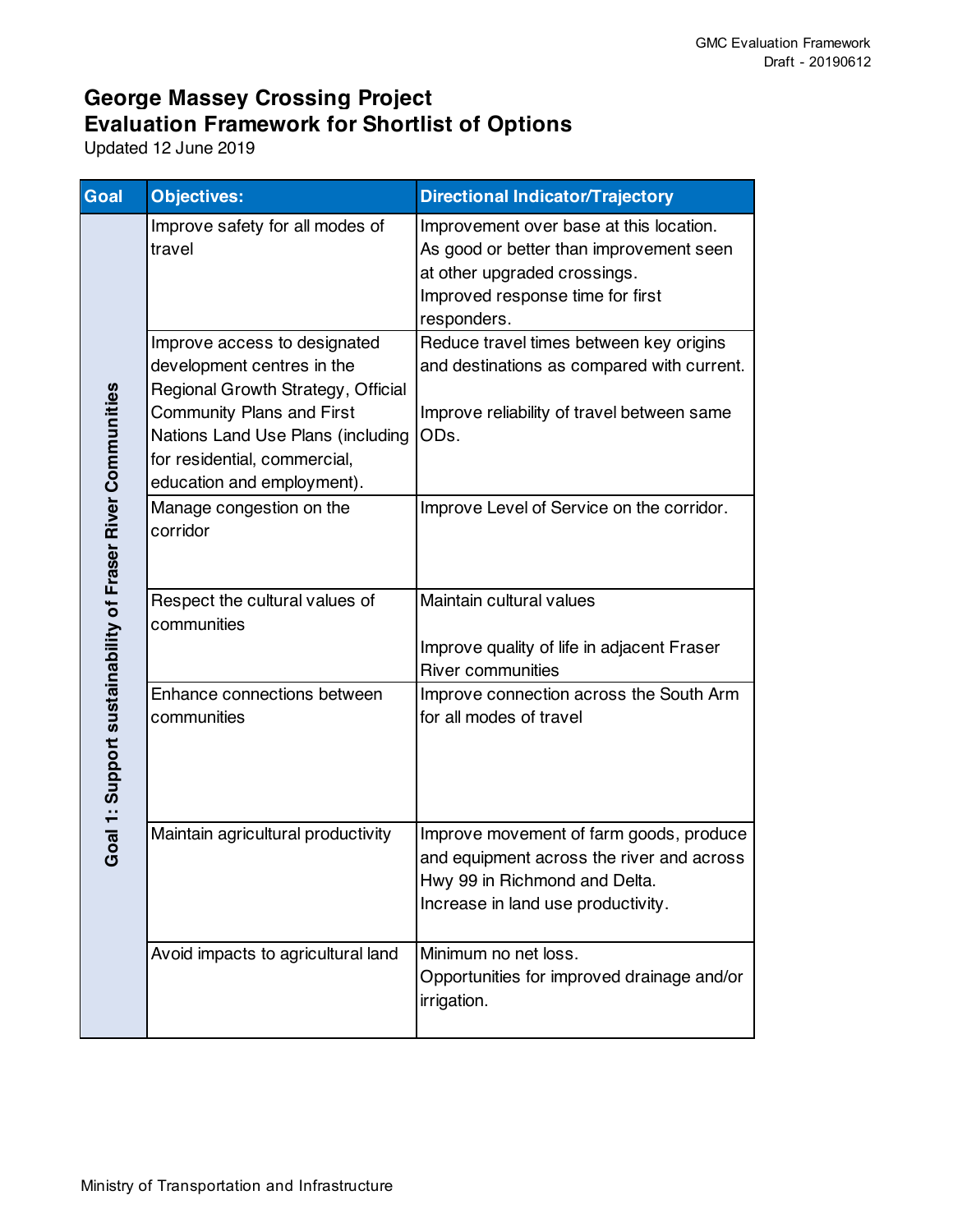| Goal                                                                    | <b>Objectives:</b>                                                                                | <b>Directional Indicator/Trajectory</b>                                                                                                                                                                                                                       |
|-------------------------------------------------------------------------|---------------------------------------------------------------------------------------------------|---------------------------------------------------------------------------------------------------------------------------------------------------------------------------------------------------------------------------------------------------------------|
| Goal 1 - continued                                                      | Move forward quickly                                                                              | Meet government deadline for business<br>case by Fall 2020.<br>Ability to complete by 2026                                                                                                                                                                    |
|                                                                         | Adopt a shared decision-making<br>approach with the Task Force and<br>participating First Nations | Consensus-based decisions if possible, for<br>all key decisions                                                                                                                                                                                               |
| Goal 2: Facilitate increased share of<br>sustainable modes of transport | Enhance transit service<br>convenience and facilitate future<br>expansion                         | improve competitiveness of transit/shared<br>vehicle trip times as compared to vehicles.<br>Reduce the number of transfers on<br>conventional transit (to key destinations).<br>Protect right of way for dedicated transit<br>lanes and future transit stops. |
|                                                                         | Provide safe, convenient and<br>comfortable options for<br>pedestrians and cyclists               | Construct high quality facilities.<br>Opportunities for transit<br>exchange/park&rides.<br>Improve access to designated off-corridor<br>bike routes.                                                                                                          |
|                                                                         | Encourage higher occupancy<br>modes of travel                                                     | Increase transit mode share.<br>Increase HOV mode share.                                                                                                                                                                                                      |
|                                                                         | Ensure potential for future rail<br>rapid transit                                                 | Ease of future lane dedication conversion<br>for rail                                                                                                                                                                                                         |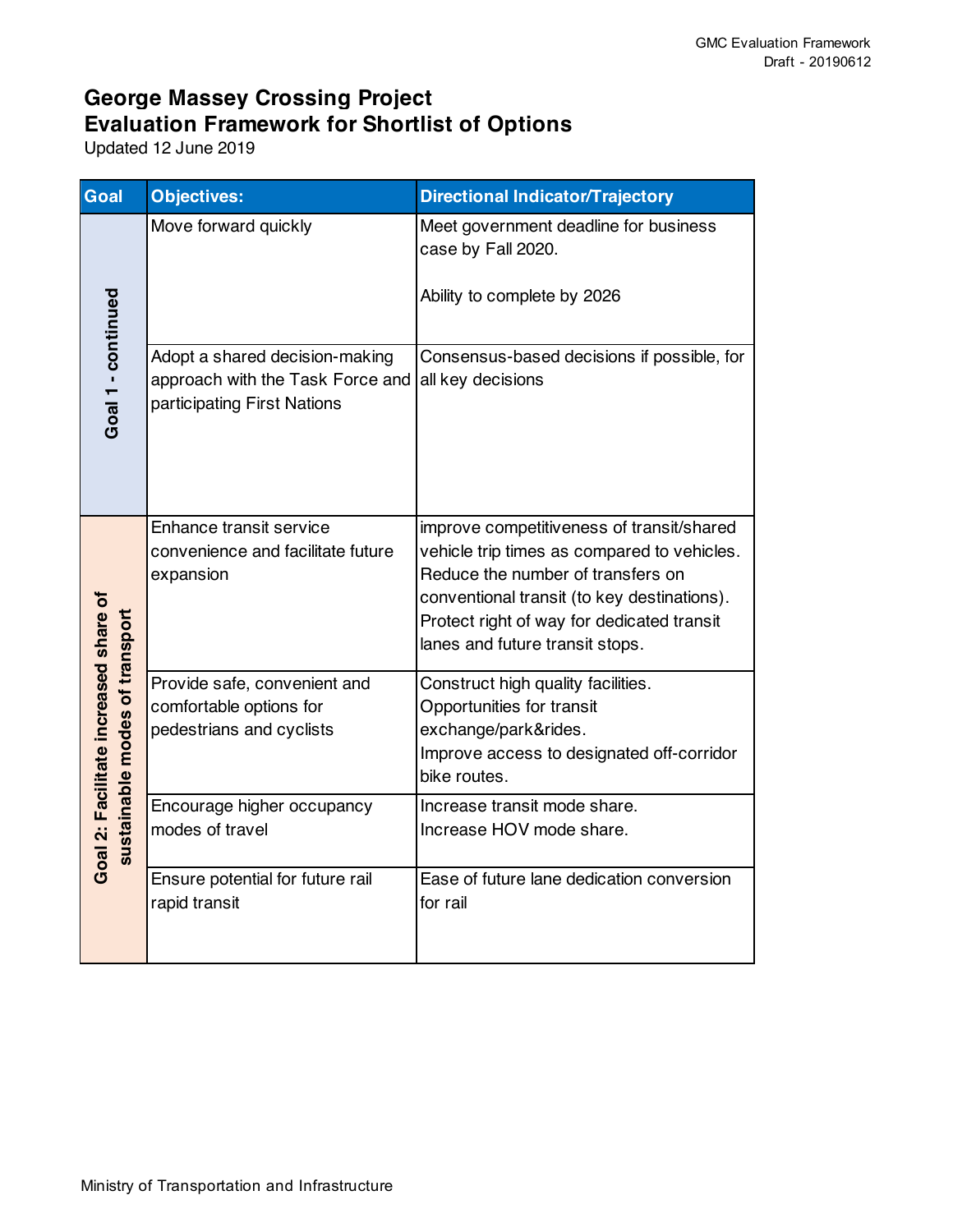| Goal                                                    | Objectives:                                                                  | <b>Directional Indicator/Trajectory</b>                                                                                                                                                        |
|---------------------------------------------------------|------------------------------------------------------------------------------|------------------------------------------------------------------------------------------------------------------------------------------------------------------------------------------------|
| goods movement and commerce<br>Goal 3: Enhance regional | Improve travel reliability for<br>business and regional goods<br>movements   | No increase in total delay at the new<br>crossing in normal operating conditions (i.e.<br>no accidents).<br>Ability to accommodate dangerous goods<br>and over-size vehicles                   |
|                                                         | Support the B.C. tourism industry                                            | No increase in total delay during peak<br>hours, between Oak Street Bridge and BC<br>Ferries Tsawwassen Terminal and<br>between Oak Street Bridge and the<br>Highway 99 US Border.             |
|                                                         | Protect the Fraser River for fishing<br>and transportation                   | Maintain current navigation capabilities.<br>Minimize disruption during construction.<br>Ensure current fishing practices can be<br>maintained (e.g. gill netting)                             |
|                                                         | Support industrial land productivity                                         | Improve movement of goods across the<br>river.<br>Reduced travel time and delay.<br>No net loss of industrial land for the project.                                                            |
|                                                         | Reduce congestion-related delays<br>for priority goods and services<br>trips | Reduce travel times between key origins<br>and destinations as compared with current.<br>Provide option for emergency vehicle<br>access to the crossing at all times.                          |
| onment<br>pport a<br>healthy envi<br>Goal 4: Su         | Avoid loss of habitat for fish,                                              | No net loss.<br>wildlife, birds and marine mammals Facilitate opportunities for new habitat (to<br>be determined during Phase 2).                                                              |
|                                                         | water quality                                                                | Improve habitat quality and protect Facilitate opportunities for improved habitat<br>connectivity.<br>Facilitate other improved quality<br>opportunities (to be determined during<br>Phase 2). |